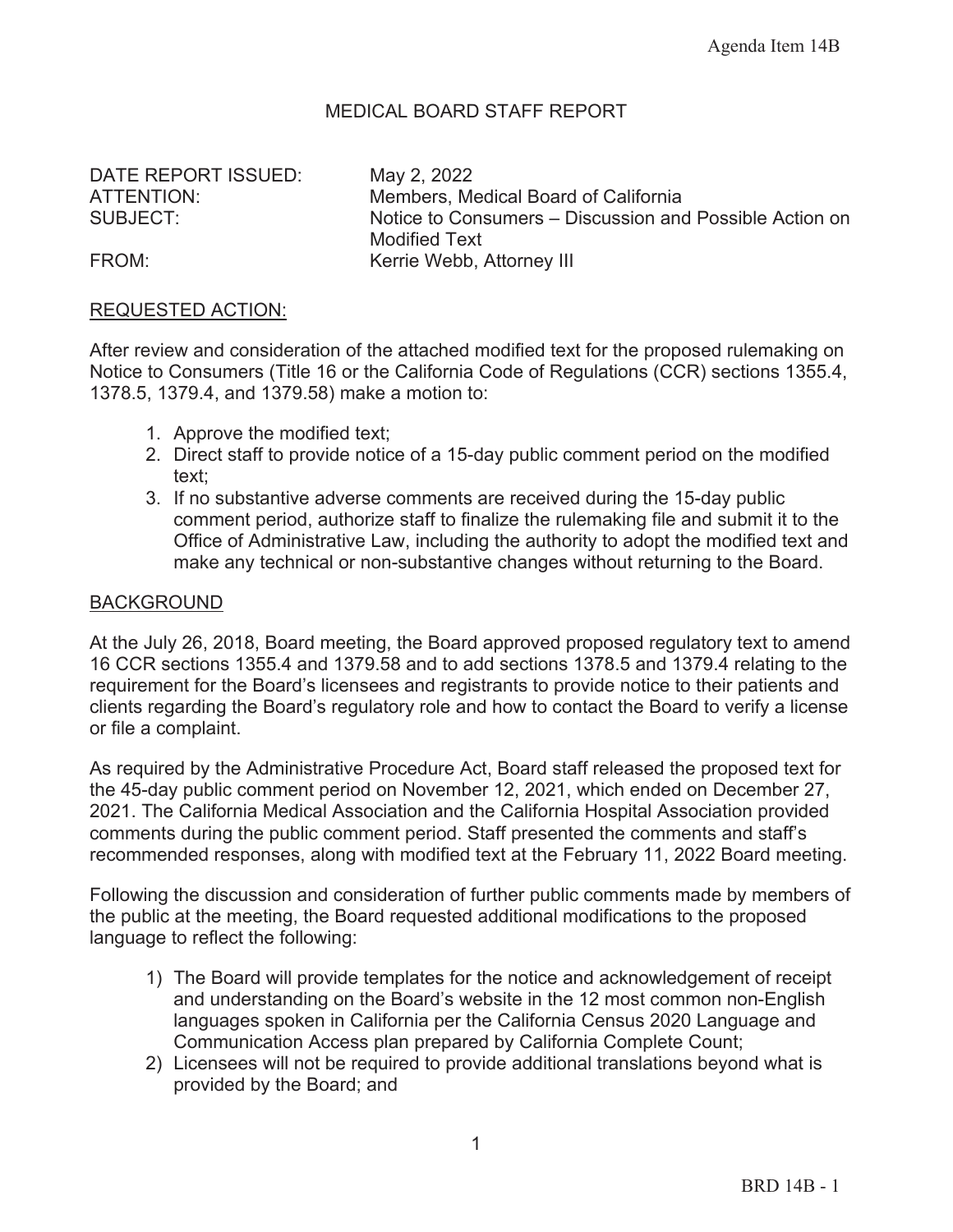3) The templates for the posted notices shall include a QR code, which will take the scanner to the Board's webpage with the translated signs.

The proposed modified language is attached to this memo.

STAFF RECOMMENDATION:

Make and approve the motion indicated above under Requested Action in support of modifying the language or provide alternative instructions to staff.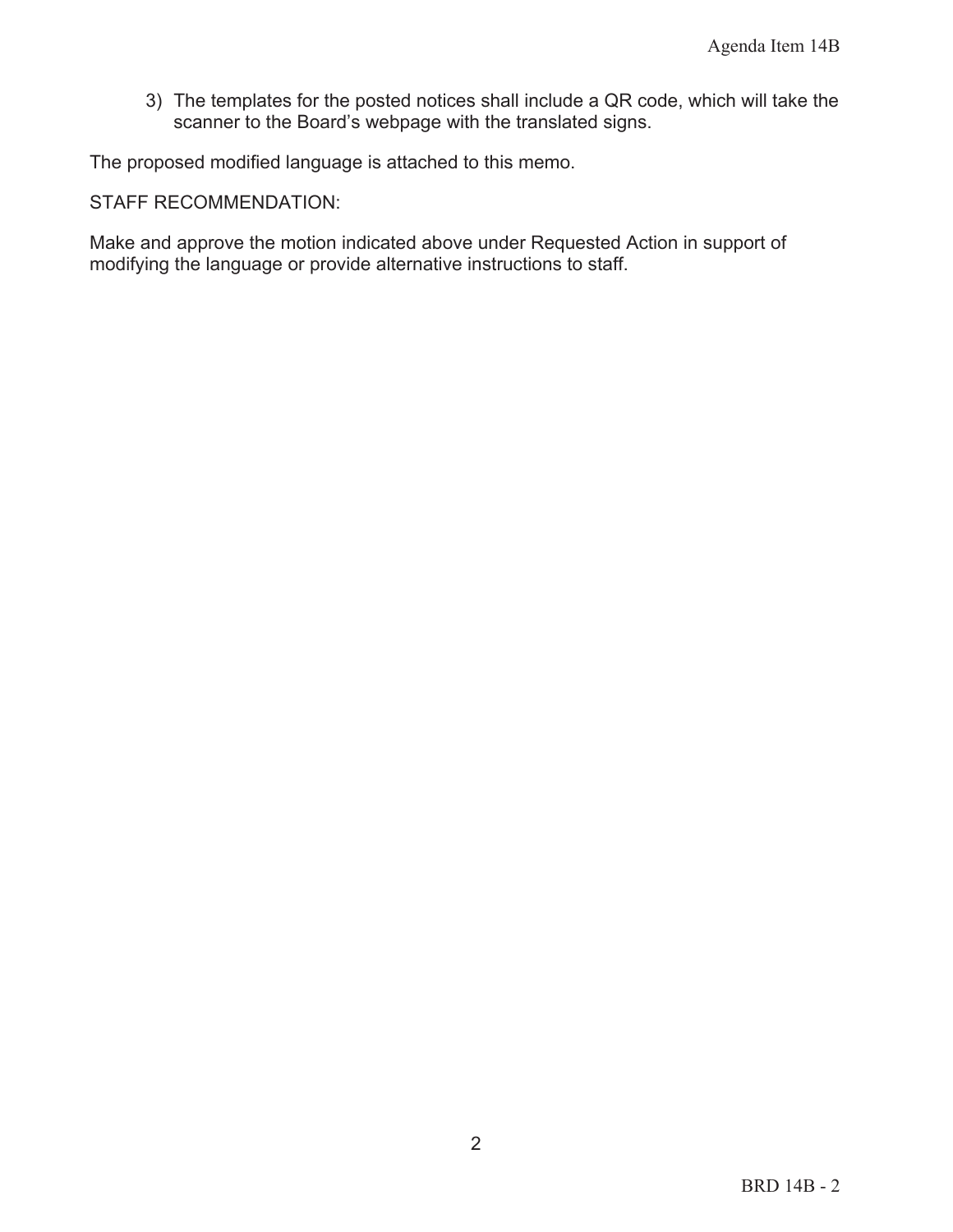## DEPARTMENT OF CONSUMER AFFAIRS **TITLE 16. MEDICAL BOARD OF CALIFORNIA**

### **MODIFIED TEXT NOTICE TO CONSUMERS**

### **LEGEND**

**Proposed changes to the current regulation language are shown by underline for added language and strikeout for deleted language.** 

**Modified changes to the proposed regulation language are shown by double underline for added language and double strikeout for deleted language.** 

**(1) Amend Section 1355.4 of Article 1, Chapter 2, Division 13, of Title 16 of the California Code of Regulations to read as follows:** 

§ 1355.4. Notice to Consumers.

(a) A medical doctor licensee engaged in the practice of medicine shall provide notice to each patient of the fact that the licensee is licensed and regulated by the board, the license can be checked and complaints against the licensee can be made through the board's website or by contacting the board. The notice shall include a quick response (QR) code that leads to the board's Notice to Consumer webpage, and shall contain the following statement and information:

> NOTICE TO PATIENTS Medical doctors are licensed and regulated by the Medical Board of California. To check up on a license or to file a complaint go to (800) 633-2322 www.mbc.ca.gov, email: licensecheck@mbc.ca.gov, or call (800) 633-2322.

(b) The notice required by this section shall be provided by one of the following methods:

(1) Prominently posting the notice in an area visible to patients on the premises where the licensee provides the licensed services, in which case the notice shall be in at least 4838-point type in Arial font.

(2) Including the notice and an acknowledgement of receipt and understanding in a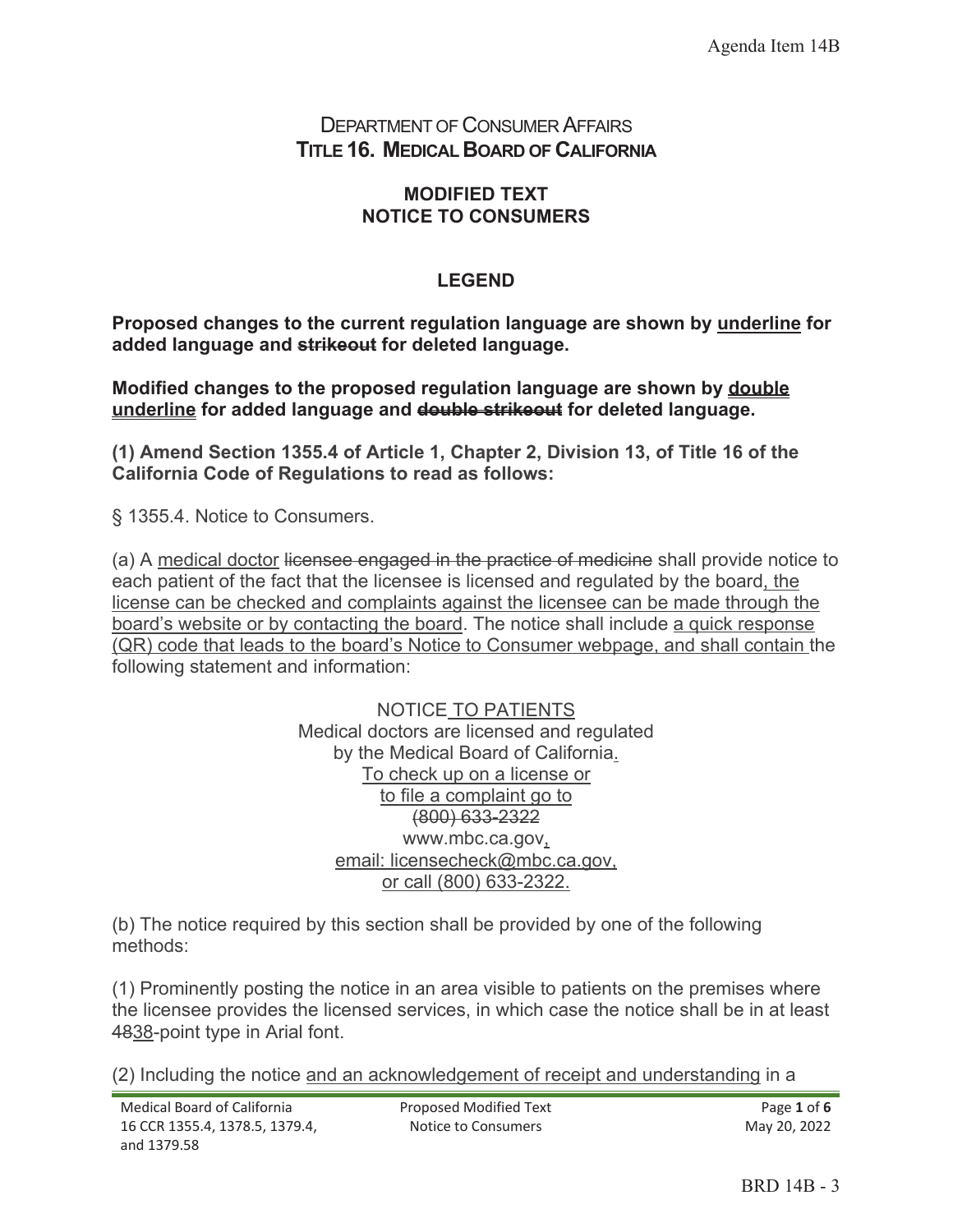written statement in a language understood by the patient's or patient representative's **primary language**, signed and dated by the patient or the patient's representative and retained in that patient's medical records., stating the patient understands the physician is licensed and regulated by the board. The notice and acknowledgement of receipt and understanding may be provided and maintained in an electronic format.

 $(3)$  Including the notice in a language understood by the patient  $\ddot{\bullet}$  or patient representative's primary language in a statement on letterhead, discharge instructions, or other document given to a patient or the patient's representative, where the notice is placed immediately above the signature line for the patient in at least 14-point type.

(c) If the licensee chooses to post a sign to comply with this section, and the sign is not posted in a language understood by the patient or patient representative, the licensee shall also provide the notice as described in subdivisions (b)(2) or (b)(3) of this section,# if the notice and templates for acknowledgement of receipt and understanding are provided by the board pursuant to subdivision (d) of this section in a language understood by the patient or patient representative. if the sign is not posted in the patient's or patient representative's primary language.

(d) Templates for the notice and acknowledgement of receipt and understanding shall be provided on the Medical Board of California website in the 12 most common non-English languages that are spoken in California per the California Census 2020 Language and Communication Access plan prepared by California Complete Count.

(e) Notwithstanding subdivision (c), a licensee shall be deemed to be in compliance with this section if the hospital, clinic, or other practice location where the licensee is practicing posts the notice on its premises in an area visible to patients consistent with the requirements of this section.

Note: Authority cited: Sections 2018 and 2026, Business and Professions Code. Reference: Sections 138 and 2026, Business and Professions Code.

# **(2) Add Section 1378.5 to Article 3, Chapter 3, Division 13, of Title 16 of the California Code of Regulations to read as follows:**

# § 1378.5. Notice to Consumers.

(a) A research psychoanalyst registrant shall provide notice to each patient of the fact that the registrant is registered and regulated by the board, the registration can be checked and complaints against the registrant can be made through the board's website or by contacting the board. The notice shall include a quick response (QR) code that leads to the board's Notice to Consumer webpage, and shall contain the following statement and information: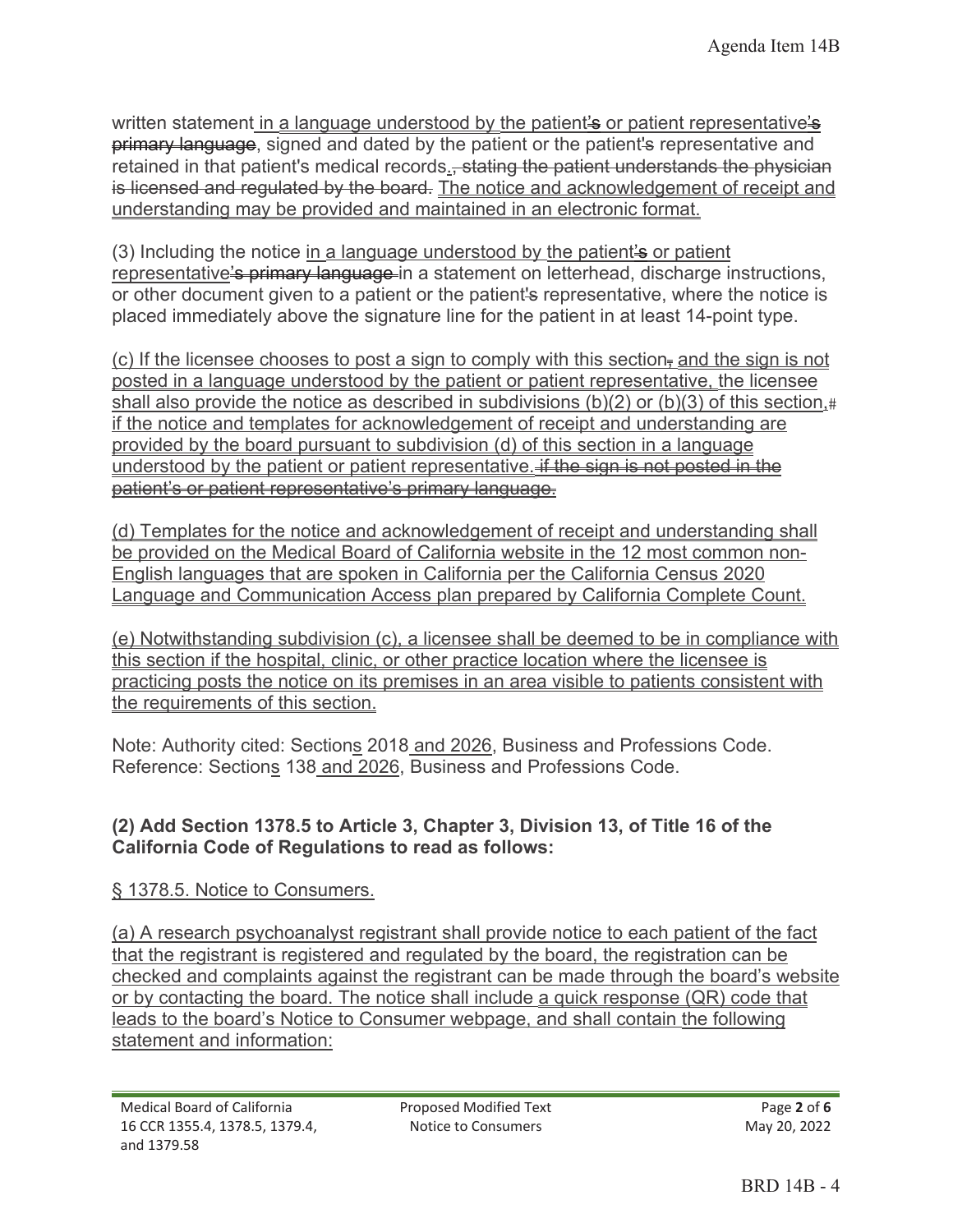#### NOTICE TO PATIENTS Research psychoanalysts are registered and regulated by the Medical Board of California. To check up on a registration or to file a complaint go to www.mbc.ca.gov, email: licensecheck@mbc.ca.gov, or call (800) 633-2322.

(b) The notice required by this section shall be provided by one of the following methods:

(1) Prominently posting the notice in an area visible to patients on the premises where the registrant provides services as a research psychoanalyst, in which case the notice shall be in at least 38-point type in Arial font.

(2) Including the notice and an acknowledgement of receipt and understanding in a written statement in a language understood by the patient's or patient representative's primary language, signed and dated by the patient or the patient representative and retained in that patient's medical records. The notice and acknowledgement of receipt and understanding may be provided and maintained in an electronic format.

(3) Including the notice in a language understood by the patient's or patient representative's primary language in a statement on letterhead, patient instructions, or other document given to a patient or the patient representative, where the notice is placed immediately above the signature line for the patient in at least 14-point type.

(c) If the registrant chooses to post a sign to comply with this section, and the sign is not posted in a language understood by the patient or patient representative, the registrant shall also provide the notice as described in subdivisions (b)(2) or (b)(3) of this section, if the notice and templates for acknowledgement of receipt and understanding are provided by the board pursuant to subdivision (d) of this section in a language understood by the patient or patient representative. if the sign is not posted in the patient's or patient representative's primary language.

(d) Templates for the notice and acknowledgement of receipt and understanding shall be provided on the Medical Board of California website in the 12 most common non-English languages that are spoken in California per the California Census 2020 Language and Communication Access plan prepared by California Complete Count.

(e) Notwithstanding subdivision (c), a registrant shall be deemed to be in compliance with this section if the hospital, clinic, or other practice location where the registrant is practicing posts the notice on its premises in an area visible to patients consistent with the requirements of this section.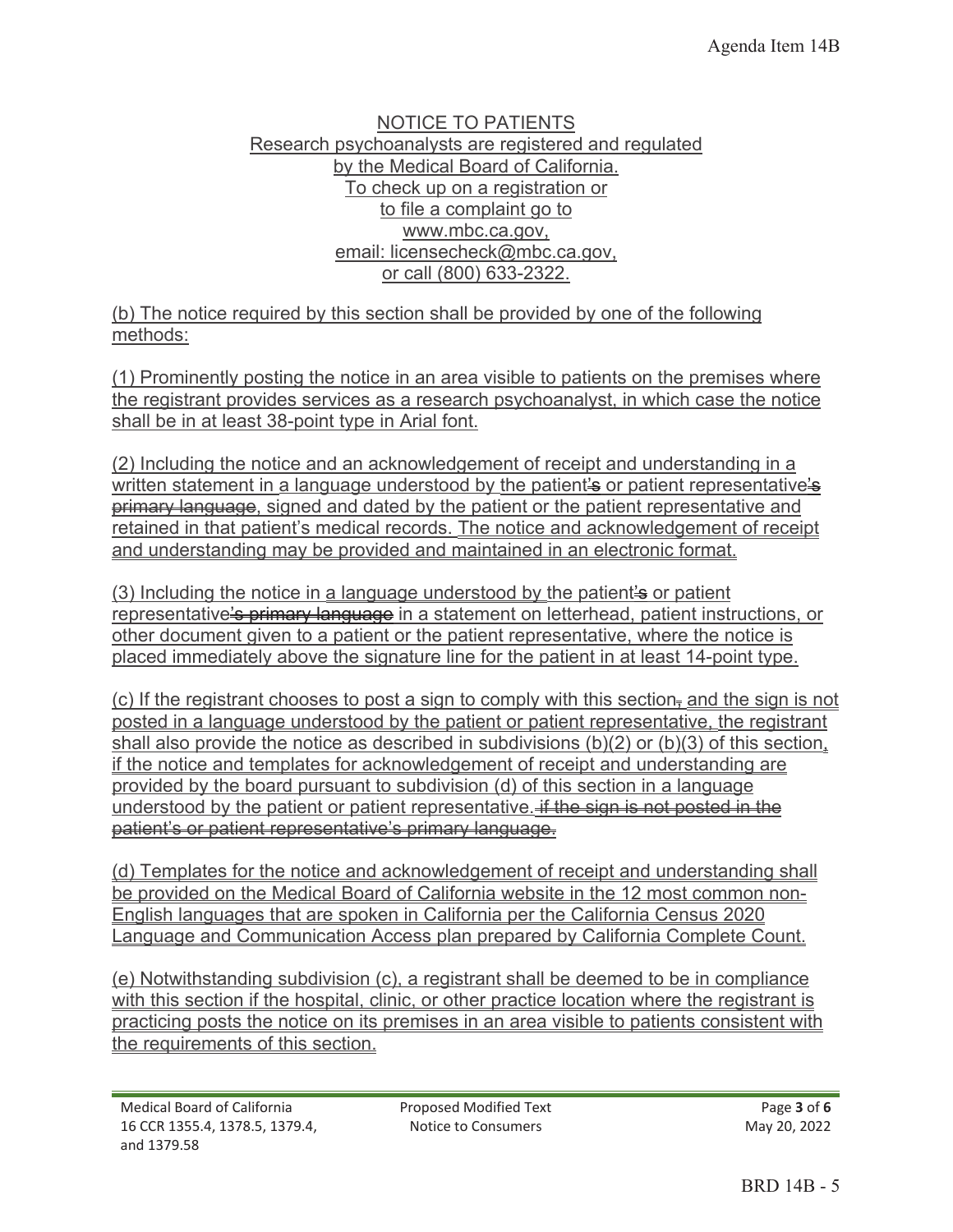Note: Authority cited: Sections 2018 and 2026, Business and Professions Code. Reference: Sections 138, and 2026, Business and Professions Code.

#### **(3) Add Section 1379.4 to Article 1, Chapter 4, Division 13, of Title 16 of the California Code of Regulations to read as follows:**

§ 1379.4. Notice to Consumers.

(a) A licensed midwife shall provide notice to each client of the fact that the licensee is licensed and regulated by the board, the license can be checked and complaints against the licensee can be made through the board's website or by contacting the board. The notice shall include a quick response (QR) code that leads to the board's Notice to Consumer webpage, and shall contain the following statement and information:

> NOTICE TO CLIENTS Licensed midwives are licensed and regulated by the Medical Board of California. To check up on a license or to file a complaint go to www.mbc.ca.gov, email: licensecheck@mbc.ca.gov, or call (800) 633-2322.

(b) The notice required by this section shall be provided by one of the following methods:

|                           | (1) Prominently posting the notice in an area visible to clients on the premises where the |  |  |  |  |  |
|---------------------------|--------------------------------------------------------------------------------------------|--|--|--|--|--|
|                           | licensee provides the licensed services, in which case the notice shall be in at least 38- |  |  |  |  |  |
| point type in Arial font. |                                                                                            |  |  |  |  |  |

(2) Including the notice and an acknowledgement of receipt and understanding in a written statement in a language understood by the client's or client representative's **primary language**, signed and dated by the client or the client representative and retained in that client's medical records. The notice and acknowledgement of receipt and understanding may be provided and maintained in an electronic format.

 $(3)$  Including the notice in a language understood by the client's or client representative's primary language in a statement on letterhead, client instructions, or other document given to a client or the client representative, where the notice is placed immediately above the signature line for the client in at least 14-point type.

(c) If the licensee chooses to post a sign to comply with this section, and the sign is not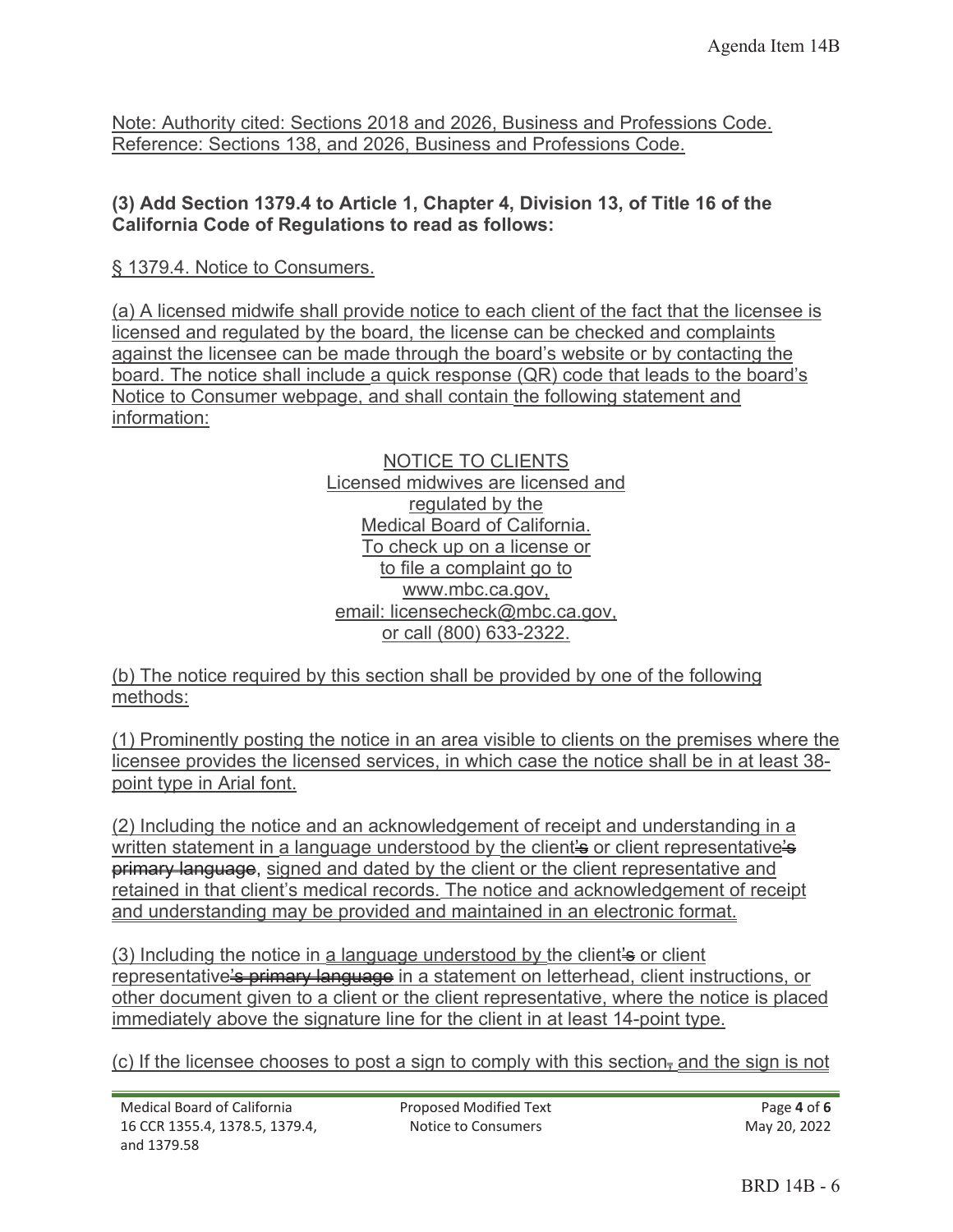posted in a language understood by the client or client representative, the licensee shall also provide the notice as described in subdivisions  $(b)(2)$  or  $(b)(3)$  of this section, if the notice and templates for acknowledgement of receipt and understanding are provided by the board pursuant to subdivision (d) of this section in a language understood by the client or client representative. if the sign is not posted in the client's or client representative's primary language.

(d) Templates for the notice and acknowledgement of receipt and understanding shall be provided on the Medical Board of California website in the 12 most common non-English languages that are spoken in California per the California Census 2020 Language and Communication Access plan prepared by California Complete Count.

(e) Notwithstanding subdivision (c), a licensee shall be deemed to be in compliance with this section if the hospital, clinic, or other practice location where the licensee is practicing posts the notice on its premises in an area visible to clients consistent with the requirements of this section.

Note: Authority cited: Sections 2018 and 2026, Business and Professions Code. Reference: Sections 138, 2026, and 2508, Business and Professions Code.

### **(4) Amend Section 1379.58 of Article 4, Chapter 4.3, Division 13, of Title 16 of the California Code of Regulations to read as follows:**

§ 1379.58. Notice to Consumers.

(a) A polysomnography registrant shall provide notice to each patient of the fact that the registrant person is registered and regulated by the board, the registration can be checked and complaints against the registrant can be made through the board's website or by contacting the board. The notice shall include a quick response (QR) code that leads to the board's Notice to Consumer webpage, and shall contain the following statement and information:

> NOTICE TO PATIENTS-CONSUMERS Medical doctors and polysomnographic technologists, technicians, and trainees are licensed, registered, and regulated by the Medical Board of California. To check up on a license or registration or to file a complaint go to (800) 633-2322 www.mbc.ca.gov, email: licensecheck@mbc.ca.gov, or call (800) 633-2322.